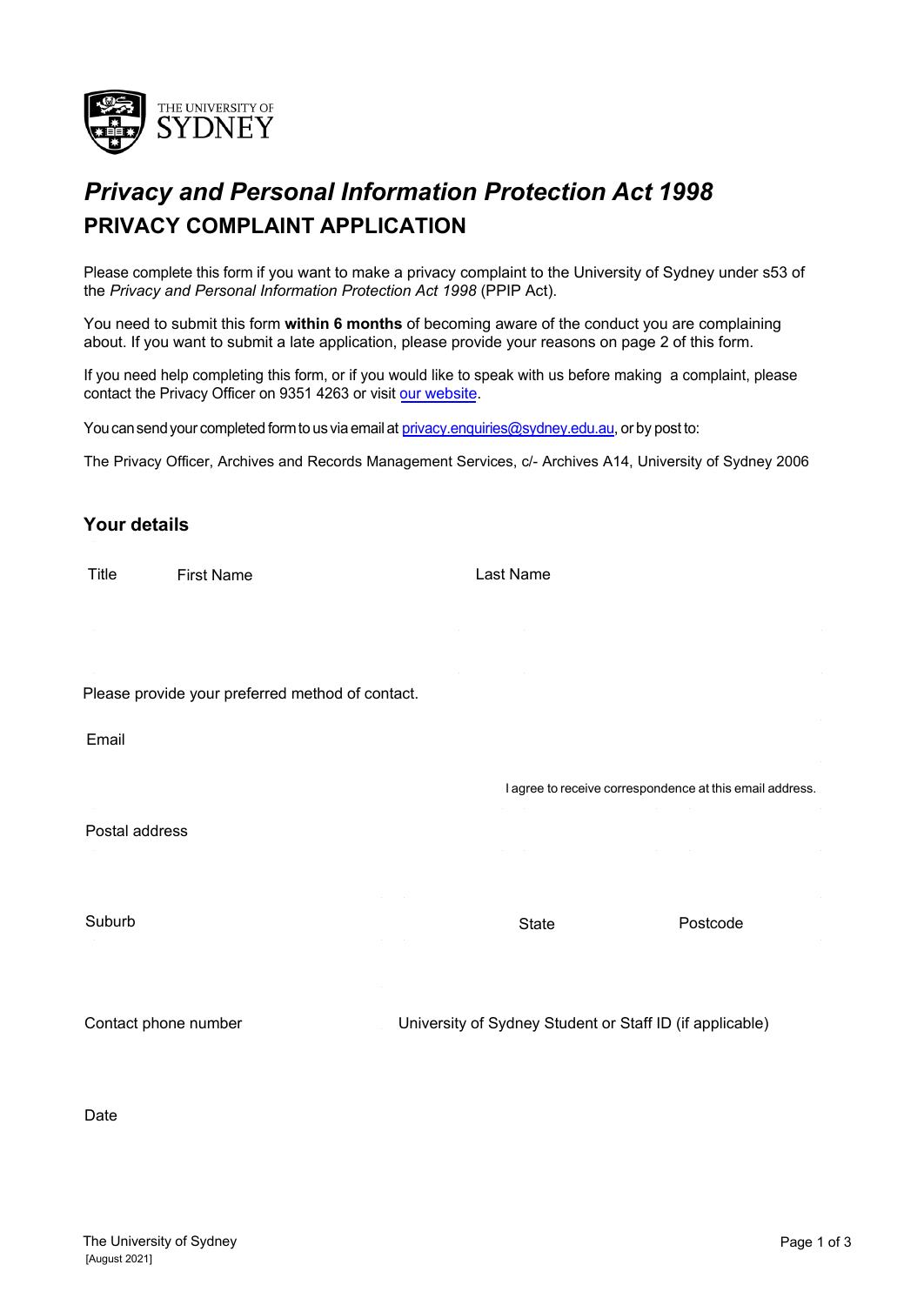## **Details of your complaint**

Please provide details about the conduct you are complaining about.

"Conduct" can include an action, a decision, or even inaction by the University that involves your personal information.

When did the conduct you are complaining about occur?

When did you first become aware of the conduct?

*If more than six months has passed since you became aware of the conduct, please include your reasons for submitting a late application when you describe your complaint below.*

Describe the conduct you are complaining about: